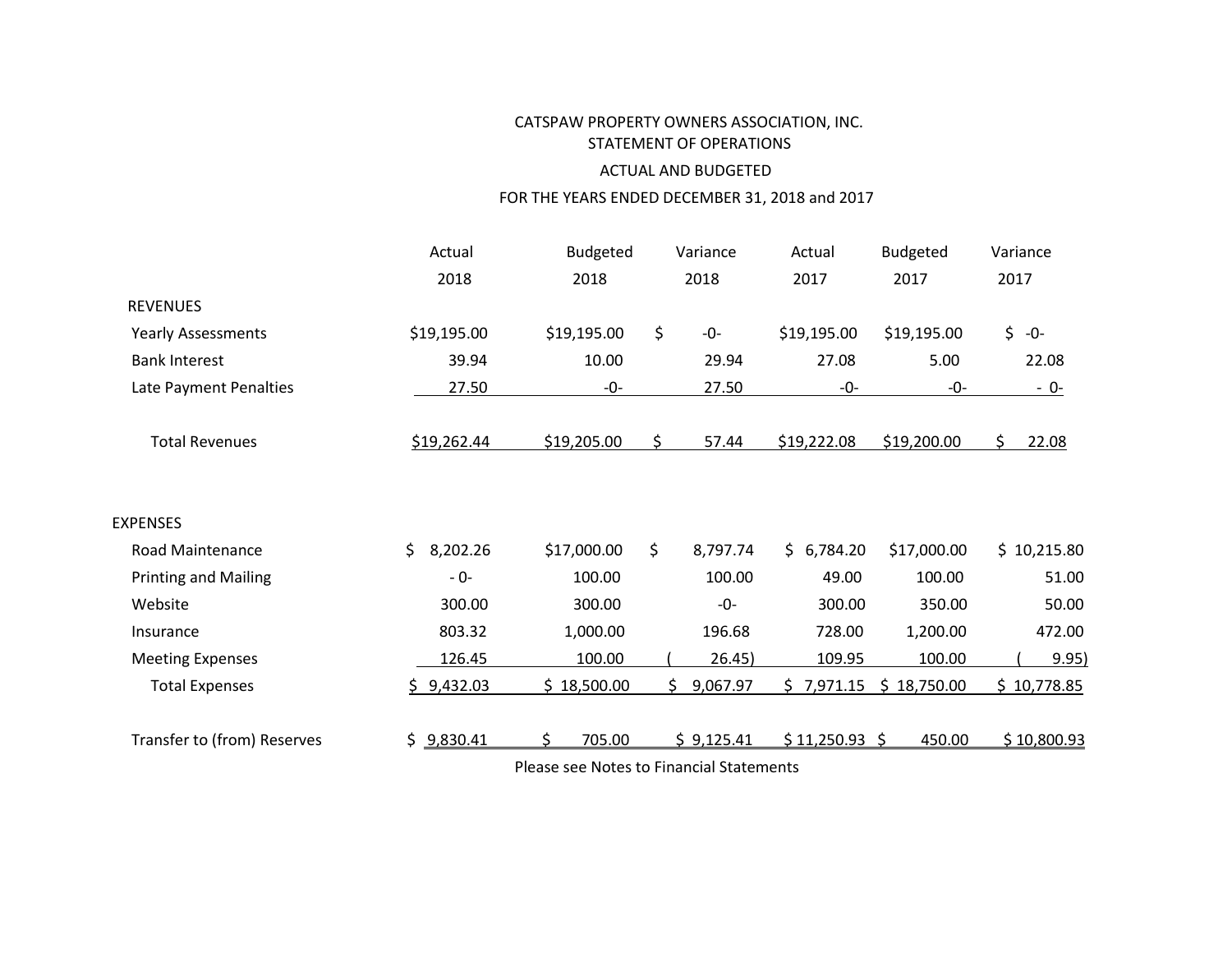# CATSPAW PROPERTY OWNERS ASSOCIATION, INC. STATEMENT OF FINANCIAL POSITION AS OF DECEMBER 31, 2018

#### ASSETS

| Current Assets                       |                 |                 |
|--------------------------------------|-----------------|-----------------|
| Cash in Bank                         | \$63,245.13     |                 |
| <b>Prepaid Expenses</b>              | 879.88          |                 |
| Investment in Parcel Box             | 200.00          |                 |
| <b>TOTAL ASSETS</b>                  |                 | Ś.<br>64,325.01 |
| <b>LIABILITIES</b>                   |                 |                 |
| <b>Current Liabilities</b>           |                 |                 |
| <b>Accounts Payable</b>              | \$.<br>1,440.00 |                 |
| Prepaid 2019 Assessments             | 12,300.00       |                 |
| <b>TOTAL LIABILITIES</b>             |                 | 13,740.00       |
|                                      |                 |                 |
| <b>MEMBERS' EQUITY</b>               |                 |                 |
| <b>Beginning Accumulated Surplus</b> | \$40,754.60     |                 |
| Current Year Surplus (Deficit)       | 9,125.41        |                 |
| <b>Transfer to Reserves</b>          | 705.00          |                 |
| <b>TOTAL MEMBERS' EQUITY</b>         |                 | 50.585.01       |
|                                      |                 |                 |

Please see Notes to Financial Statements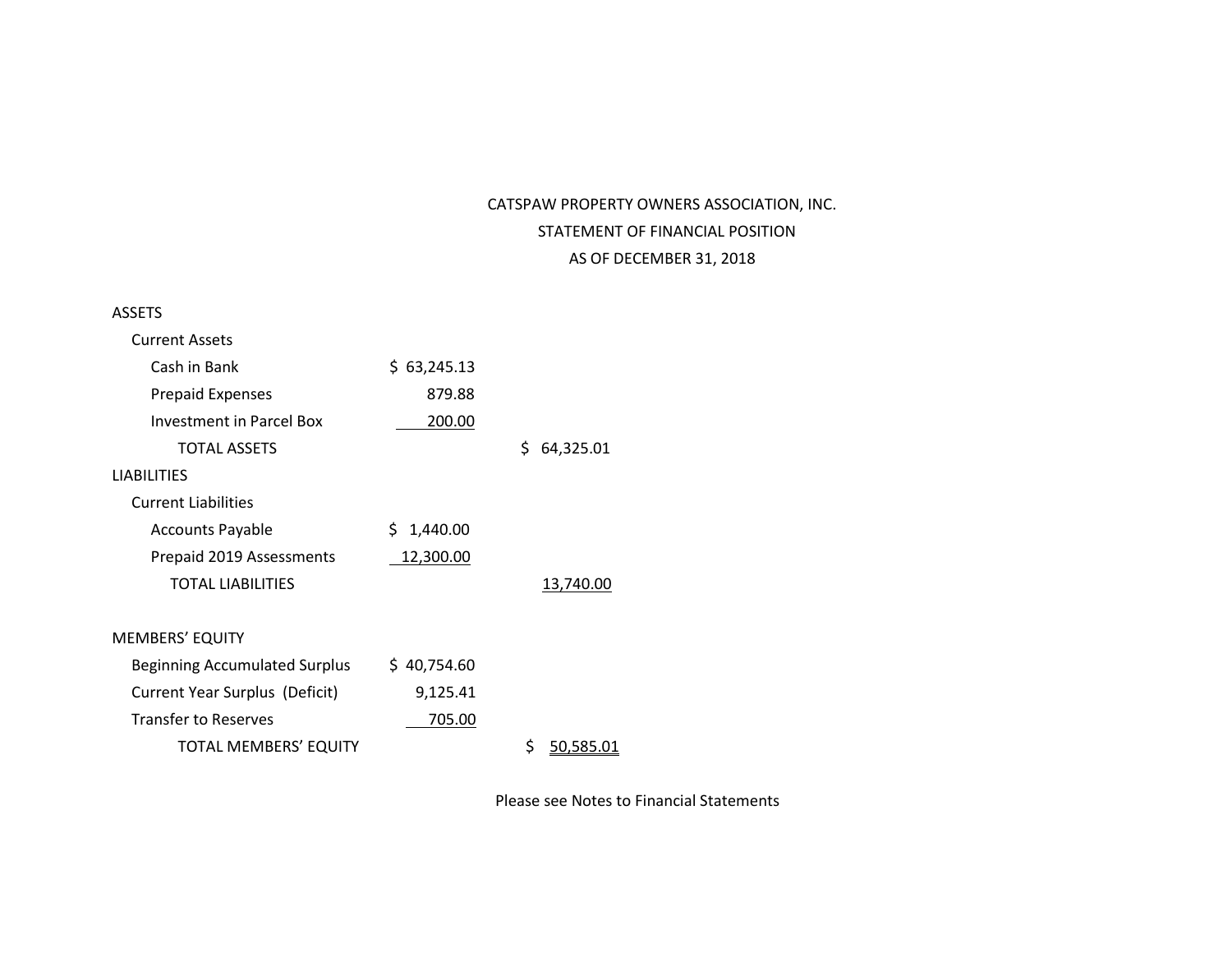# CATSPAW PROPERTY OWNERS' ASSOCIATION, INC.

# NOTES TO FINANCIAL STATEMENTS

## DECEMBER 31, 2018

#### NOTE 1 – THE ASSOCIATION

Catspaw Property Owners' Association, Inc. is a property owners association organized as a non-profit North Carolina corporation. The Association began operations on August 31, 1996. The Association presently consists of 64 residential lots, 19 of which have houses. The number of lots may change (and historically has changed) due to lot subdivisions and/or lot combinations. A lot is considered improved with a house when construction of said house commences.

# NOTE 2 – SUMMARY OF ACCOUNTING POLICIES

#### A. Basis of Presentation

The financial statements have been prepared in accordance with generally accepted accounting principles on the accrual basis, in which income is recognized when earned and expenses are recognized when incurred. The Association utilized the modified accrual basis in years before 2015. The Association reports annual financial information on a calendar year basis (the year end is December 31<sup>st</sup>). Members' Equity represents the accumulated excess or surplus of revenues over expenses, and consists of reserve funds that are intended to be used for unanticipated events, primarily related to unforeseen road maintenance expenses.

B. Association Annual Assessments/Accounts Receivable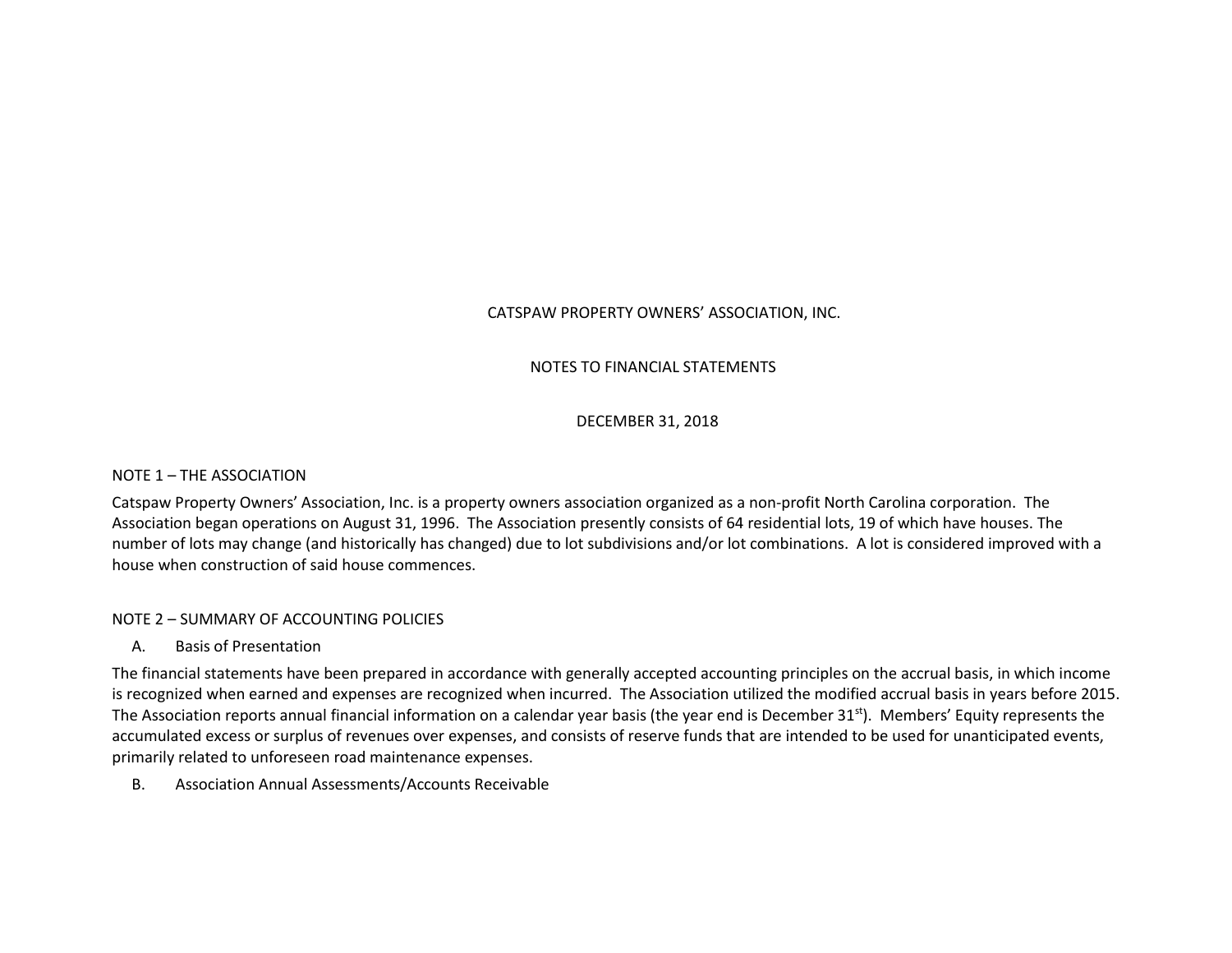Property owners are subject to yearly assessments to provide for the Association's operating expenses, primarily road maintenance and improvements. Any excess over budget is retained by the Association for use in future years. Unimproved lots (without a house) are assessed at 5/6 of the assessment for a lot improved with a residence. Assessments are billed in November, and due January  $1<sup>st</sup>$ . Assessments are considered delinquent if not received by January 31st. The Association follows the procedures in North Carolina General Statues Chapter 47F in filing a lien for unpaid assessments and collecting sums due. Receivables at the balance sheet date, if any, represent assessments due from property owners. The Association considers all property owners' receivables at the balance sheet date to be collectible. Accordingly, no allowance for doubtful accounts is required. If any receivables become uncollectible, they will be charged to operations when that determination is made.

## C. Annual Budget

The Association is required to prepare a budget annually in accordance with the 2013 (current) Bylaws. The budget includes anticipated income and expenses, planned major roadway repair or replacement expenses, and a reserve for unanticipated events. Road maintenance and improvements are often delayed because of weather conditions; and accordingly budget variances may occur. The maintenance of Walnut Gap Road from the public road entrance to the Catspaw gate is shared with the Walnut Gap Community. In 2018 and 2017, road maintenance expenses were the least they have been in many years. In future years, road maintenance costs are not likely to ever be that minimal again.

## D. Cash in Bank

The Association maintains two bank accounts at the Franklin branch of Wells Fargo. One is an operating account, and the other is an interest bearing savings account. Bills of the Association are paid utilizing online banking. All expenditures are approved by a majority of the Board before disbursements are made.

# E. Supplementary Schedule of Road Maintenance Expenses

A schedule of road maintenance expense detail is provided for the years ending December 31, 2018 and 2017. This schedule shows how expenses can vary from year to year, and breaks out the expenses between the road that Catspaw shares with Walnut Gap from the roads that are the responsibility of the Catspaw Association exclusively. The Walnut Gap community is not an Association. The Walnut Gap Road Fund is a voluntary road fund that collects voluntary payments from property owners in the Walnut Gap subdivision, as well as residents in some of the Devon subdivision.